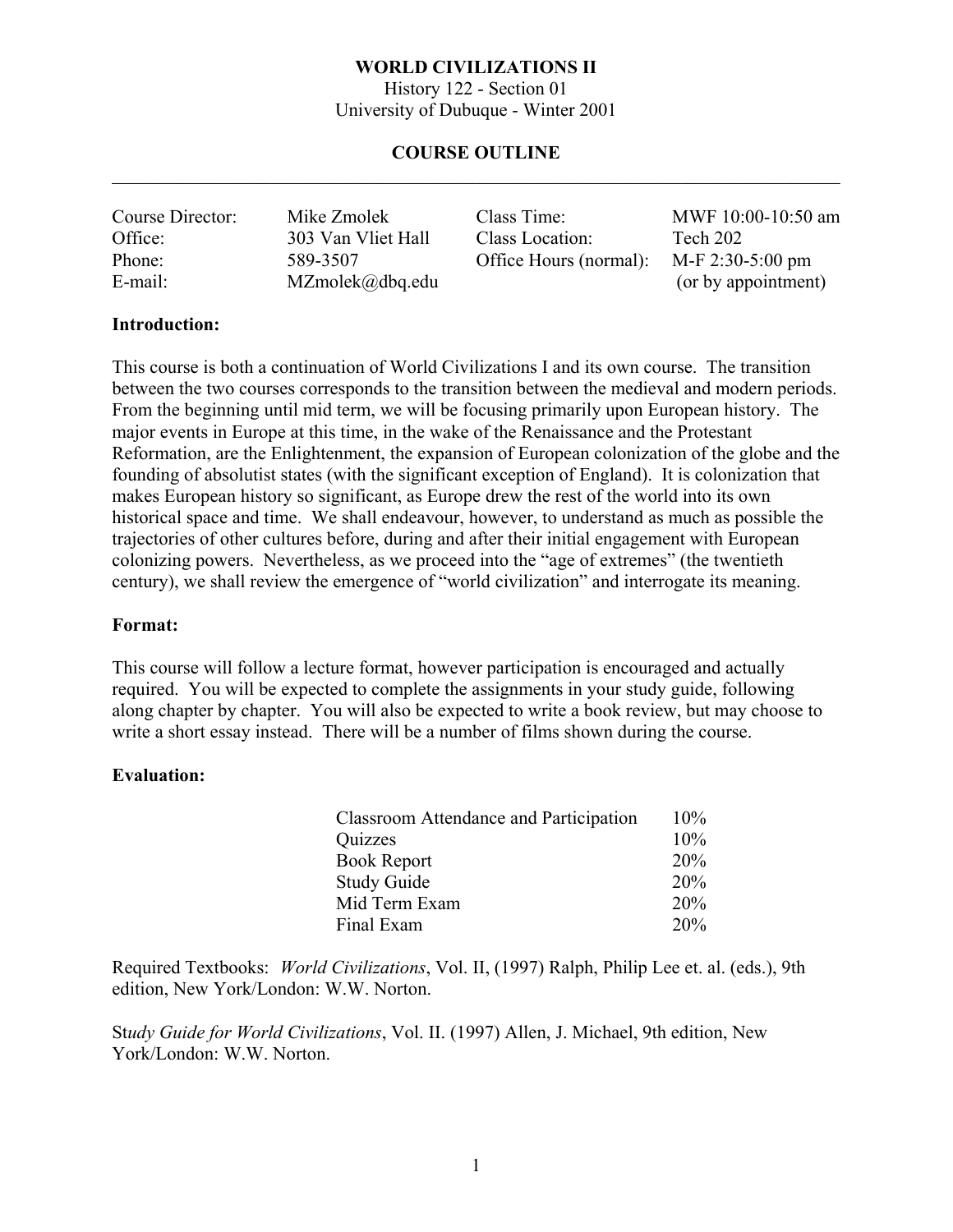History 122 - Section 01 University of Dubuque - Winter 2001

### **ASSIGNMENTS & GRADING**   $\mathcal{L}_\mathcal{L} = \mathcal{L}_\mathcal{L} = \mathcal{L}_\mathcal{L} = \mathcal{L}_\mathcal{L} = \mathcal{L}_\mathcal{L} = \mathcal{L}_\mathcal{L} = \mathcal{L}_\mathcal{L} = \mathcal{L}_\mathcal{L} = \mathcal{L}_\mathcal{L} = \mathcal{L}_\mathcal{L} = \mathcal{L}_\mathcal{L} = \mathcal{L}_\mathcal{L} = \mathcal{L}_\mathcal{L} = \mathcal{L}_\mathcal{L} = \mathcal{L}_\mathcal{L} = \mathcal{L}_\mathcal{L} = \mathcal{L}_\mathcal{L}$

**Grading Policy**: Grades in this class are based upon a point system. You will be given both letter grades and point scores for each assignment. Your final grade will be derived from your performance in all the areas of the class, and based on your composite scores. The grading scale is 90-100 for an A, 80-19 for a B, 70-79 for a C, 60-69 for a D, and 59 or below for an F. Short quizzes will be given on most Thursdays. A review will be held before each exam.

**Attendance and Participation (10%)** - Attendance will be taken daily, and will count towards half of your Attendance and Participation score. The other half will be a letter mark given to you based upon your performance in class. Performance means coming to class having read the assignments and being an active participant in the discussion, including asking questions.

**Quizzes (10%)** - Any given Thursday, you should be prepared to answer questions about the readings for that week on a short quiz. Quizzes will not be given every Thursday; expect from 4 to 8 quizzes throughout the course.

**Book Report (20%)** - You must write a 4-5 page book report on a book that is relevant to the course. You must get my approval of the title that you choose. If you are having a hard time locating a title, please see me for suggestions, I may pass out a list of possible titles. If you would prefer to write an essay, see your instructor. Essays will be graded more leniently than book reports. An 'A' report or essay will be no less than 5 pages in length, and will be typed, double-spaced on plain white  $8\frac{1}{2}$ " x  $11$ " paper. Times 12 point font is preferable. An 'A' essay will be no less than 7 pages in length. Due: April 6.

**Study Guide (20%)** - You will be expected to complete all of those sections in the Study Guide which your instructor assigns to you. Due Dates to Hand in Study Guides: March 2 and May 9 (with exams)

**Exams: Mid-Term (20%) & Final (20%)** - The Mid Term Exam will cover Parts I & II of the course, the Final will cover Parts III & IV. The Final will NOT be comprehensive. Exam Dates: Mid Term: March 2; Final: May 9 at 8:00 am.

*NOTE: Please be familiar with the University of Dubuque's policy on Academic Dishonesty. Read the "Values Violations" section of your Student Handbook. You are responsible for observing this policy.*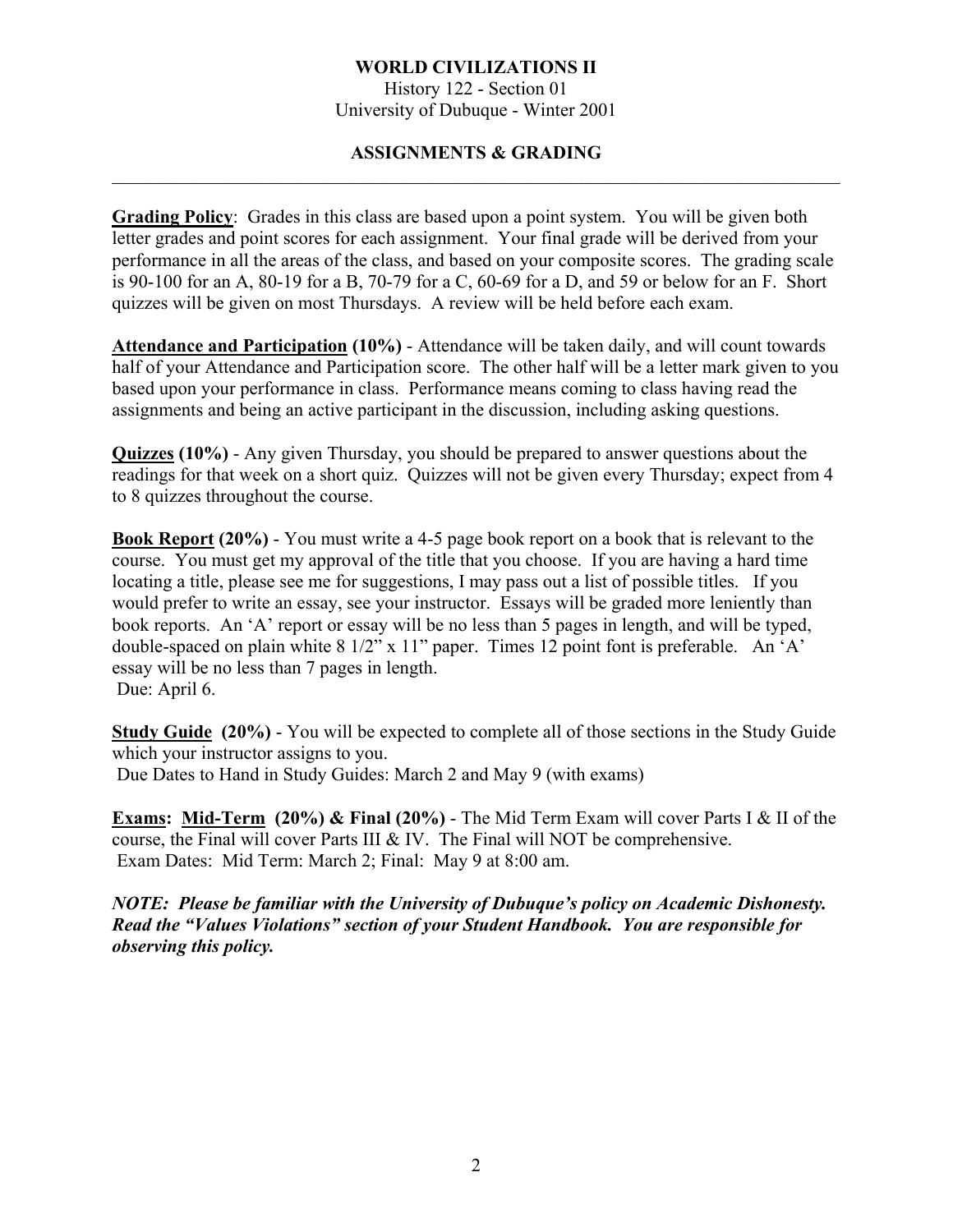History 122 - Section 01 University of Dubuque - Winter 2001

## **TENTATIVE SYLLABUS & LECTURE SCHEDULE** (Subject to Revision)  $\mathcal{L}_\mathcal{L} = \{ \mathcal{L}_\mathcal{L} = \{ \mathcal{L}_\mathcal{L} = \{ \mathcal{L}_\mathcal{L} = \{ \mathcal{L}_\mathcal{L} = \{ \mathcal{L}_\mathcal{L} = \{ \mathcal{L}_\mathcal{L} = \{ \mathcal{L}_\mathcal{L} = \{ \mathcal{L}_\mathcal{L} = \{ \mathcal{L}_\mathcal{L} = \{ \mathcal{L}_\mathcal{L} = \{ \mathcal{L}_\mathcal{L} = \{ \mathcal{L}_\mathcal{L} = \{ \mathcal{L}_\mathcal{L} = \{ \mathcal{L}_\mathcal{$

Note: Dates when films are tentatively scheduled are marked with an asterisk ('\*').

#### **Introduction**

January 17 W Introductions & Syllabus

#### **Part Four: The Early Modern World (Continued)**

| January 19               | - F -  |                                            | [Chapter 21 at your leisure] Inventory of World Civilizations |
|--------------------------|--------|--------------------------------------------|---------------------------------------------------------------|
| January 22<br>January 24 | M<br>W | Ch. 22, pages 57-79<br>Ch. 22, pages 79-99 | Early Modern Europe<br>Colonization & Social Hierarchy        |
| January $26*$            |        | Ch. 23, pages 103-122                      | Absolutism                                                    |

#### **Part Five: The French and Industrial Revolutions and their Consequences**

| January 29        | M              | Ch. 23, pages 122-142 | War and Diplomacy                   |
|-------------------|----------------|-----------------------|-------------------------------------|
| January 31        | W              | Ch. 24, pages 145-165 | The Scientific Revolution &         |
| February 2        | F              | Ch. 24, pages 165-181 | The Enlightenment                   |
| February $5*$     | M              | Ch. 25, pages 189-216 | The French Revolution               |
| February 7        | W              | Ch. 25, pages 216-230 | Napoleon's Europe                   |
| February 9        | $\mathbf{F}$   | Ch. 26, pages 233-255 | The Industrial Revolution           |
| February $12^*$ M | - W            | Ch. 27, pages 257-272 | Consequences of Industrialization   |
| February 14       |                | Ch. 27, pages 272-288 | <b>Class Outlooks</b>               |
| February 16       | $\overline{F}$ | Ch. 28, pages 291-316 | Liberalism                          |
| February 19* M    | W              | Ch. 29, pages 317-346 | Nationalism & Nation-Building       |
| February 21       |                | Ch. 29, pages 346-369 | Canada, New Zealand & Latin America |

#### **Part Six: The West at the World's Center**

| February 23 F            |    |                                                                     | pp 373-374; Ch. 30, pp 379-393 Internationalism Industrialization |
|--------------------------|----|---------------------------------------------------------------------|-------------------------------------------------------------------|
| February 28 W<br>March 2 | Е. | February 26 $\,$ M $\,$ Ch. 30, pages 394-414<br>Review<br>Mid Term | Imperialism                                                       |

### *DUE: Study Guides*

*Spring Break*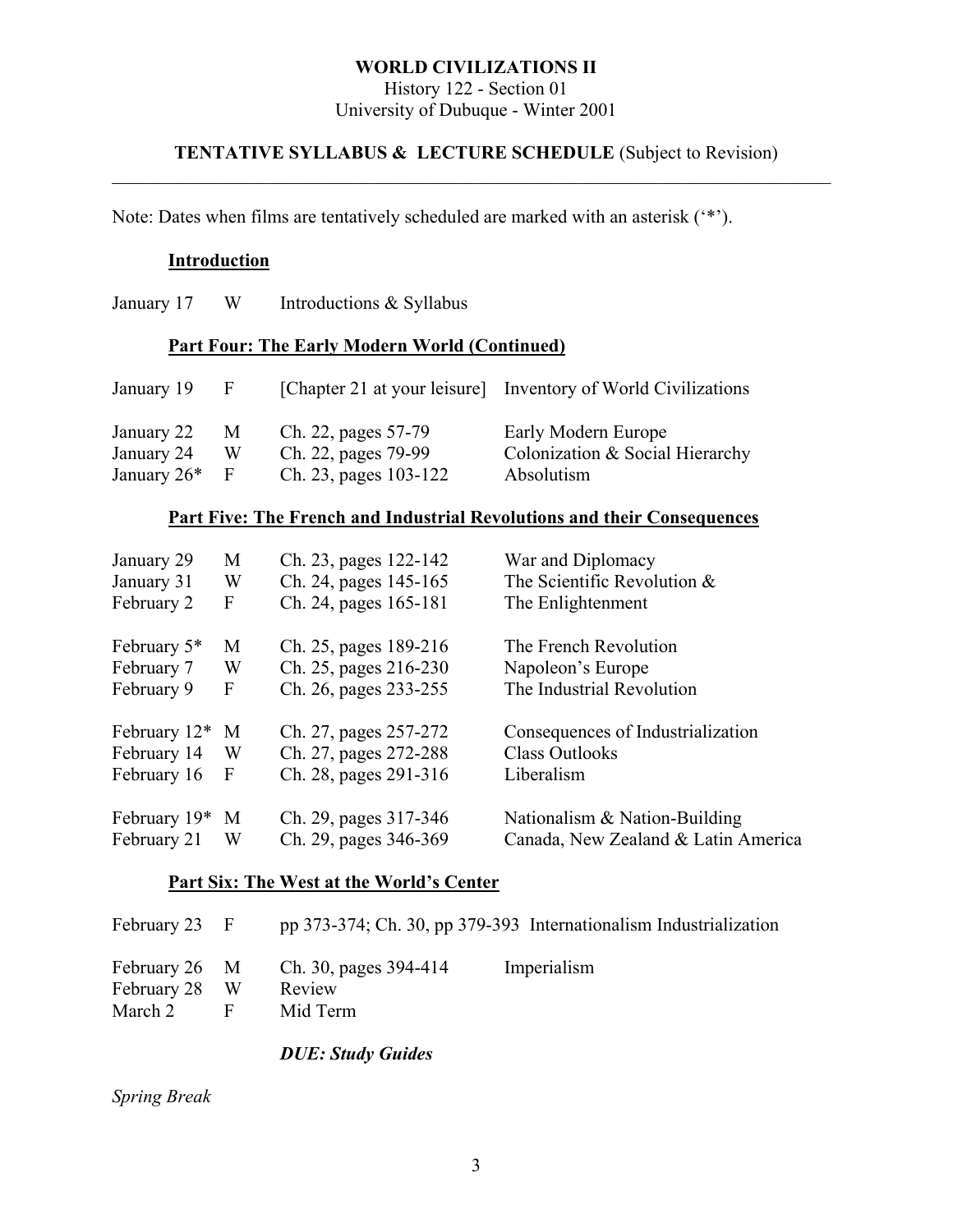History 122 - Section 01 University of Dubuque - Winter 2001

# **Part Six: The West at the World's Center (Continued)**

| March 12    | M | Ch. 31, pages 417-447 | The Middle Class Challenged    |
|-------------|---|-----------------------|--------------------------------|
| March 14    | W | Ch. 32, pages 451-473 | Europe's Delicate Equilibrium  |
| March 16    | F | Ch. 32, pages 473-484 | The Road to World War          |
| March 19    | M | Ch. 33, pages 487-507 | China in Transition            |
| March 21    | W | Ch. 33, pages 507-534 | Japan and Africa in Transition |
| March 23    | F | Ch. 34, pages 539-554 | World War I                    |
| March 26    | M | Ch. 34, pages 554-566 | <b>Armistice and Peace</b>     |
| March $28*$ | W | Ch. 35, pages 569-591 | Turmoil Between the Wars       |
| March 30    | F | Ch. 35, pages 591-608 | Democracy and Culture          |
| April 2     | M | Ch. 36, pages 611-629 | World War II                   |

# **Part Seven: The Emergence of World Civilization**

| April 4             | W                | p 633; Ch. 37, pp 641-661                                    | The Postwar Recovery                     |
|---------------------|------------------|--------------------------------------------------------------|------------------------------------------|
| April 6             | F                | Ch. 37, pages 661-677                                        | Post-War Politics & Culture              |
|                     |                  | <b>Due: Book Reports or Essays</b>                           |                                          |
| April 9             | M                | Ch. 38, pages 681-701                                        | Postwar Europe                           |
| April 11            | W                | Ch. 39, pages 703-733                                        | Postwar Middle East                      |
| <b>Easter Break</b> |                  |                                                              |                                          |
| April 16            | M                | Ch. 39, pages 734-761                                        | Postwar Africa                           |
| April 18            | W                | Ch. 40, pages 765-790                                        | India's Independence                     |
| April 20*           | $\boldsymbol{F}$ | Ch. 41, pages 793-824                                        | China's Nationalist-Communist Revolution |
| April 23            | M                | Ch. 41, pages 824-843                                        | Post-Imperial Japan                      |
| April 25            | W                | Ch. 42, pages 847-871                                        | Latin America: Poverty and Progress      |
| April 27            | ${\bf F}$        | Ch. 42, 871-882                                              | Latin America: Crisis and Revolution     |
| April 30            | M                | Ch. 43, pages 885-896                                        | Problems of World Civilization           |
| May 2               | W                | Review & Make-up Date                                        |                                          |
| May 4               | F                | Review                                                       |                                          |
| May 9 W             | 8 am             | <b>Final Exam</b> (will cover Parts III and IV) (Section 01) |                                          |
|                     |                  |                                                              |                                          |

*Due: Study Guides*